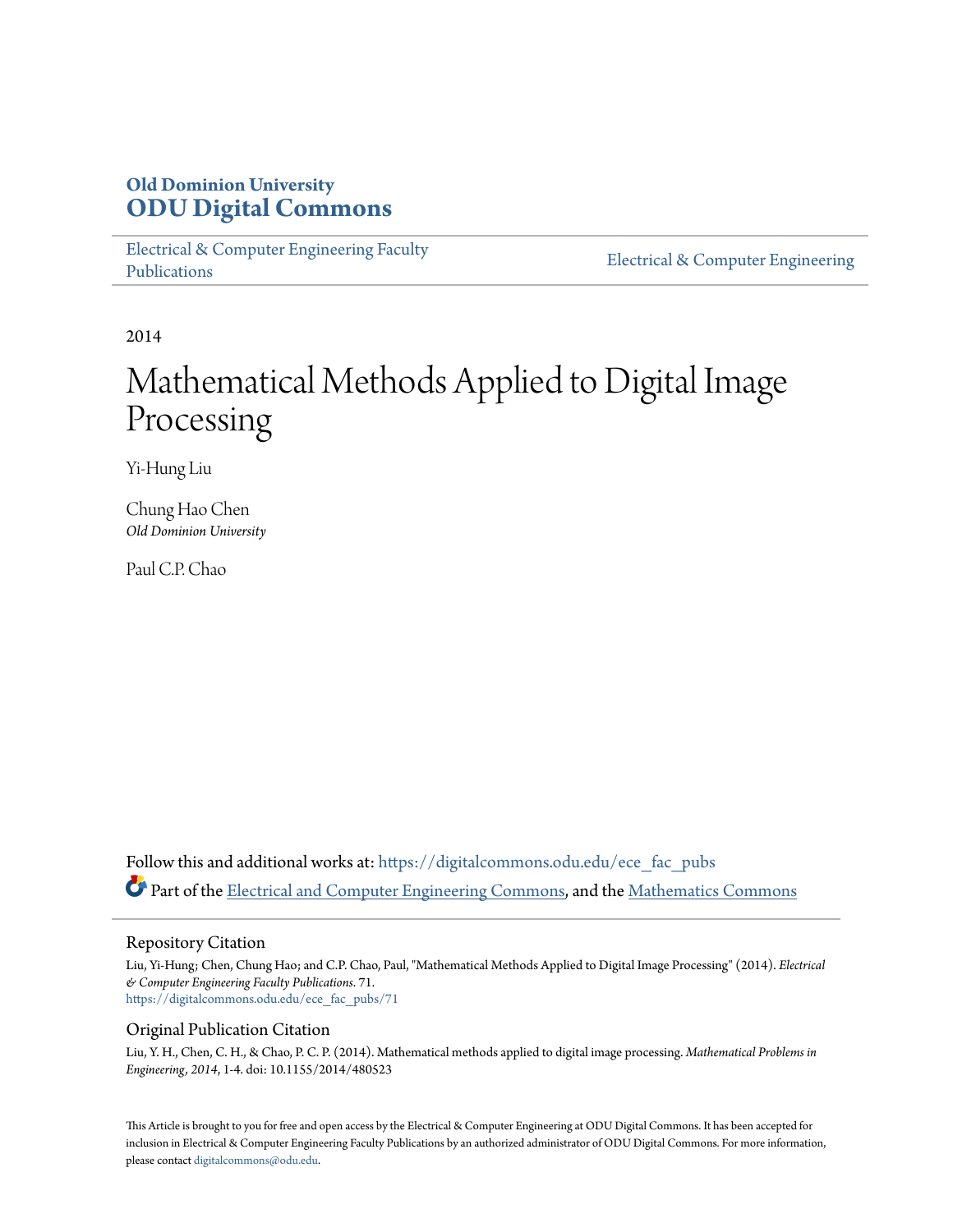

## *Editorial* **Mathematical Methods Applied to Digital Image Processing**

### **Yi-Hung Liu,1 Chung-Hao Chen,2 and Paul C.-P. Chao3**

*<sup>1</sup> Department of Mechanical Engineering, Chung Yuan Christian University, Chungli 32023, Taiwan*

*<sup>2</sup> Department of Electrical and Computer Engineering, Old Dominion University, Norfolk, VA 23529, USA*

*<sup>3</sup> Department of Electrical Engineering, National Chiao Tung University, Hsinchu 30010, Taiwan*

Correspondence should be addressed to Yi-Hung Liu; lyh@cycu.edu.tw

Received 5 March 2014; Accepted 5 March 2014; Published 22 April 2014

Copyright © 2014 Yi-Hung Liu et al. This is an open access article distributed under the Creative Commons Attribution License, which permits unrestricted use, distribution, and reproduction in any medium, provided the original work is properly cited.

#### **1. Introduction**

Digital image processing (DIP) is an important research area since it spans a variety of applications. Although over the past few decades there has been a rapid rise in this field, there still remain issues to address. Examples include image coding, image restoration, 3D image processing, feature extraction and analysis, moving object detection, and face recognition. To deal with these issues, the use of sophisticated and robust mathematical algorithms plays a crucial role. The aim of this special issue is to provide an opportunity for researchers to publish their latest theoretical and technological achievements in mathematical methods and their various applications related to DIP. This special issue covers topics related to the development of mathematical methods and their applications. It has a total of twenty-four highquality papers covering various important topics in DIP, including image preprocessing, image encoding/decoding, stereo image reconstruction, dimensionality and data size reduction, and applications.

#### **2. Image Preprocessing**

One of the topics covered in this special issue is related to the image preprocessing methods, including segmentation, thresholding, denoising, image interpolation, calibration of cameras, and image restoration. There are twelve papers related to this topic, occupying half of the papers included in this special issue. The paper entitled "*An improved adaptive deconvolution algorithm for single image deblurring*" by H.- C. Tsai and J.-L. Wu proposes an adaptive regularization

method, which can preserve image details and suppress ringing artifacts simultaneously. Their results carried out on synthesized and real images show that their method can restore latent image with much fewer ringing and favors the sharp edges. S. Pan et al. propose the paper entitled "*Optimal O(1) bilateral filter with arbitrary spatial and range kernels using sparse approximation.*" In this paper, an approximating arbitrary spatial kernel using a fixed number of boxes is presented. The multiple-box spatial kernel can be applied in many *O*(1) acceleration schemes in addition to the histogrambased one. Their results show that the proposed method has better accuracy in approximating the bilateral filter with Gaussian spatial kernel, compared with previous histogrambased methods.

Then, the paper titled "*Fast total-variation image deconvolution with adaptive parameter estimation via split Bregman method*" by C. He et al. studies how to balance the totalvariation (TV) regularization and data fidelity, which has considered a challenging issue in image restoration. Their proposed method extends the classical split Bregman method to a new fast algorithm, which simultaneously estimates the regularization parameter and restores the blurred image. The regularization parameter is refreshed conveniently in a closed form according to Morozov's discrepancy principle. Another paper of this topic is "*Robust calibration of cameras with telephoto lens using regularized least squares*" by M. Liang et al. This paper has two main contributions. First, they present a first-order error analysis that shows the relation between focal length and estimation uncertainties of camera parameters. To our knowledge, this error analysis with respect to focal length has not been studied in the area of camera calibration.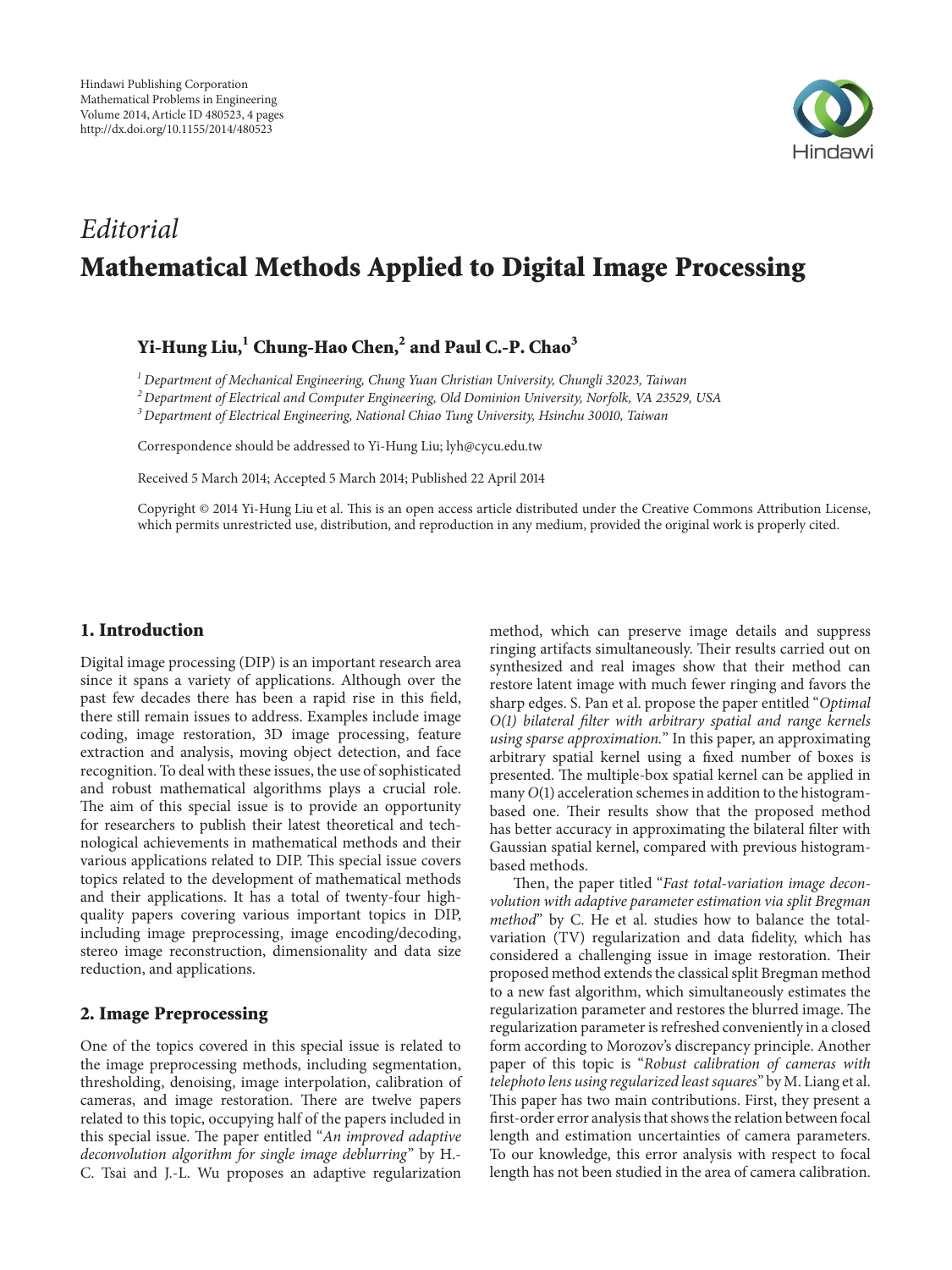Second, they propose a robust algorithm to calibrate the camera with a long focal length without using additional devices: the covariance of camera parameters can be reduced greatly.

The next paper of this topic is "*A block-based regularized approach for image interpolation*" by L. Chen et al. This paper studies how to render a high-resolution image from a lowresolution image. Classical interpolation techniques estimate the missing pixels from the surrounding pixels based on a pixel-by-pixel basis. In contrast, this paper presents a new efficient algorithm for image interpolation based on regularization theory, which formulates the interpolation problem as an optimization problem in which the cost function consists of a data fidelity term and regularization functional. The computational cost of this algorithm is further reduced by incorporating Kronecker product and singular value decomposition. The effect of regularization on the interpolation results is analyzed in this paper. Next, the paper entitled "*Sensor selection and integration to improve video segmentation in complex environments*" coauthored by A. R. Reckley et al. proposes a technique to integrate spatiotemporal signatures of an object of interest from different sensing modalities into a video segmentation method in order to improve object detection and tracking in dynamic, complex scenes. Their proposed algorithm utilizes the dynamic interaction information between the object of interest and background to differentiate between mistakenly segmented components and the desired component. S. Tehsin et al. proposed the paper entitled "*Fuzzy-based segmentation for variable font-sized text extraction from images/videos,*" which addresses the issue of text localization and detection by using a novel fuzzy-based segmentation method.

Moreover, Poissonian image deconvolution is a key issue in various applications, such as astronomical imaging, medical imaging, and electronic microscope imaging. To address this issue, Y. Shi et al. propose the paper "*Poissonian image deconvolution via sparse and redundant representations and framelet regularization*". In this paper, an approach that combines analysis with synthesis methods is proposed. The aim is to address the Poissonian image deconvolution problem by minimizing an energy functional.The minimization problem can be efficiently solved by the split Bregman technique. D.-X. Xia et al. propose the paper entitled "*Fast threshold selection algorithm of infrared human images based on two-dimensional fuzzy Tsallis entropy.*" In this paper, a fast thresholding method of infrared human images based on two-dimensional fuzzy Tsallis entropy is introduced. First, to address the fuzziness of infrared image, the fuzzy Tsallis entropy of objects and that of background are defined, respectively, according to probability partition principle. Next, this newly defined entropy is extended to two dimensions to make good use of spatial information to deal with the noise in infrared images, and correspondingly a fast computation method of two-dimensional fuzzy Tsallis entropy is put forward to reduce its computation complexity.

Another paper to this set is "*Image denoising using total variation model guided by steerable filter*" by W. Zhang et al. This paper proposes an adaptive total variation (TV) model by introducing the steerable filter into the TV-based diffusion

process for image filtering. The proposed model can provide a better image processing tool which enables noise removal, edge-preserving, and staircase suppression. The paper also that belongs to this topic is the one entitled "*A global multilevel thresholding using differential evolution approach*" by K. Charansiriphaisan et al. The optimal Otsu threshold values of multilevel image thresholding are necessary for some applications and a global search algorithm is required. Previously, differential evolution (DE) algorithm has been used successfully for solving this problem. However, the difficulty of problem grows exponentially when the number of thresholds increases. To overcome this difficulty, an improved DE using new mutation strategy is proposed in this paper.The last paper of this topic is related to image restoration. W. Qidi, et al. propose the paper entitled "*The nonlocal sparse reconstruction algorithm by similarity measurement with Shearlet feature vector,*" which supplies a nonlocal sparsity reconstruction algorithm with similarity measurement to improve the accuracy of conventional methods of image restoration. To improve the performance of restoration results, this paper proposes two schemes to dictionary learning and sparse coding, respectively. In the part of the dictionary learning, the similarity between patches from degraded image by constructing the Shearlet feature vector is measured. In the part of sparse coding, an optimal objective function with the coding residual item is performed, which can suppress the residual between the estimate coding and true sparse coding. The derivation of self-adaptive regularization parameter in optimization under the Bayesian framework is also provided, which can make the performance better.

#### **3. Stereo Image Reconstruction**

In this special issue, there are three papers related to the topic of stereo image reconstruction. The homography between image pairs is normally estimated by minimizing a suitable cost function, given a set of 2D keypoint correspondences. The correspondences are typically established using descriptor distance of keypoints. However, the correspondences are often incorrect due to ambiguous descriptors which can introduce errors into following homography computing step. There have been numerous attempts to filter out these erroneous correspondences, but it is unlikely to always achieve perfect matching. To deal with this problem, W. Mou et al. propose the paper entitled "*Robust homography estimation based on nonlinear least squares optimization,*" in which a nonlinear least squares optimization approach is presented to compute homography such that false matches have no or little effect on computed homography.

Moreover, developing matching algorithms from stereo image pairs to obtain correct disparity maps for 3D reconstruction has also been the focus of intensive research. A constant computational complexity algorithm to calculate dissimilarity aggregation in assessing disparity based on separable successive weighted summation (SWS) among horizontal and vertical directions was proposed but still not satisfactory. To address this issue, C.-T. Zhu et al. propose the paper entitled "*Efficient stereo matching with decoupled*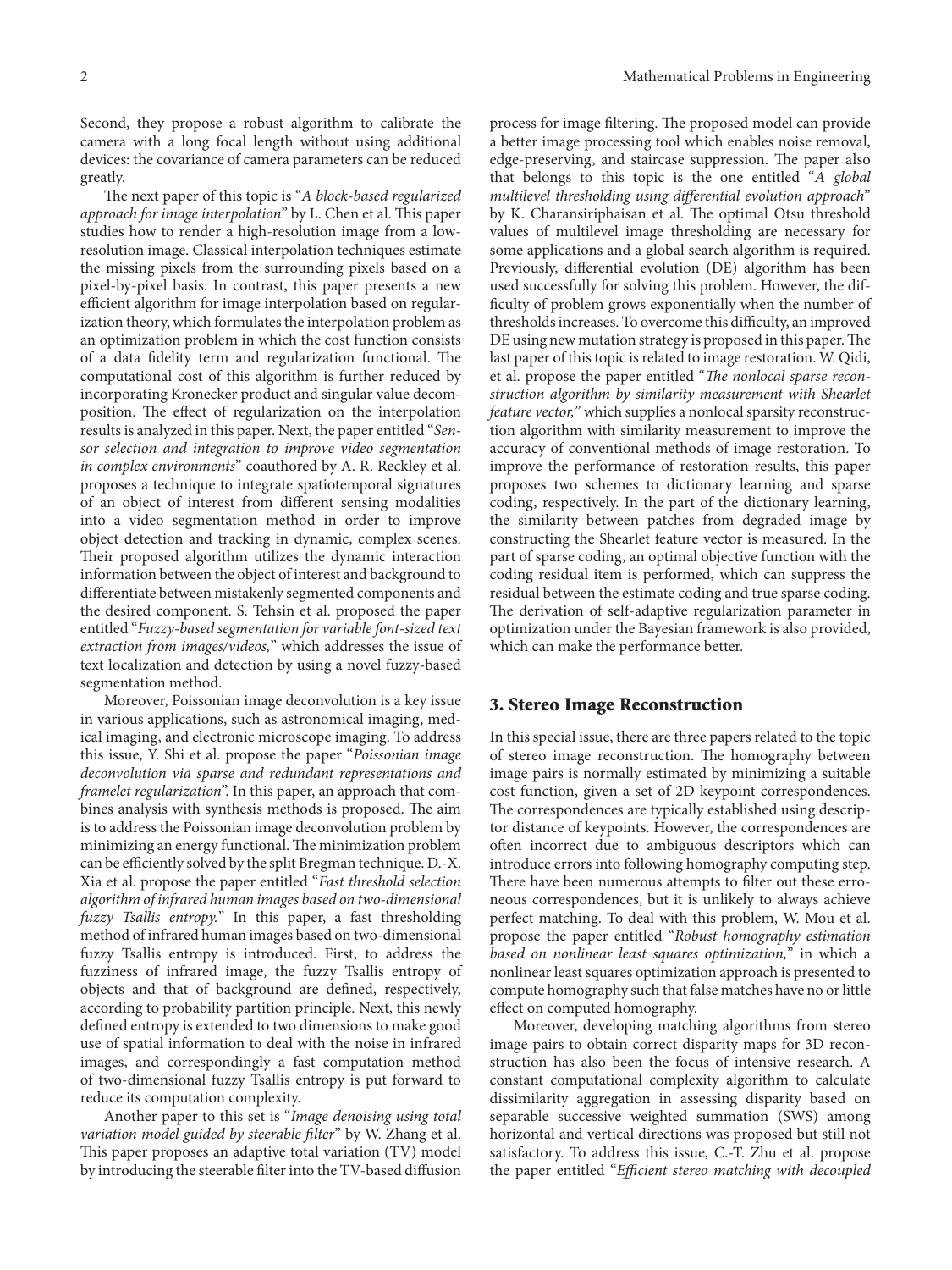*dissimilarity measure using successive weighted summation,*" which presents a novel method enabling decoupled dissimilarity measure in the aggregation, further improving the accuracy and robustness of stereo correspondence. The aggregated cost is also used to refine disparities based on a local curve-fitting procedure.

Then, the paper entitled "*Rendering distortion estimation model for 3D high efficiency depth coding*" by Q. Zhang et al. proposes a modified distortion estimation model based on view rendering distortion. This model can be applied to the high efficiency video coding (HEVC) rate distortion cost function process for rendering view quality optimization. Their experimental results on various 3D video sequences show that this model can provide about 31% BD-rate savings in comparison with HEVC simulcast and 1.3 dB BD-PSNR coding gain for the rendered view.

#### **4. Image Encoding and Decoding**

Two papers published in this special issue are focused on image encoding and decoding. The paper entitled "*2D barcode image decoding*" coauthored by J.-A. Lin and C.- S. Fuh studies how to decode various quick response (QR) code images efficiently and accurately. This paper revises the traditional decoding procedure by proposing a serial of carefully designed preprocessing methods. The decoding procedure consists of image binarization, QR code extraction, perspective transformation and resampling, and error correction. By these steps, different types of QR code images can be recognized accurately. K. T. Lin and S. L. Yeh propose the paper entitled "*Hiding a covert digital image by assembling the RSA encryption method and the binary encoding method,*" which integrates the Rivest-Shamir-Adleman encryption method and the binary encoding method to form a hybrid hiding method that can hide a covert digital image into a dot-matrix holographic image. The pixels of the dotmatrix holographic image contain seven groups of codes used for reconstructing the covert image, and the reconstructed covert image derived from the dot-matrix holographic image and the original covert image are exactly the same.

#### **5. Dimensionality and Dataset Size Reduction**

There are two papers in this topic. In image recognition, feature extraction plays a critical role. Feature extraction typically suffers from the problem of high dimensionality. Therefore, the issue of dimension reduction is of primary importance. The convex nonnegative matrix factorization (CNMF) is a variation of nonnegative matrix factorization (NMF) in which each cluster is expressed by a linear combination of the data points and each data point is represented by a linear combination of the cluster centers. When there exists nonlinearity in the manifold structure, both NMF and CNMF are incapable of characterizing the geometric structure of the data. The paper "*Neighborhood preserving convex nonnegative matrix factorization*" by J. Wei et al. introduces a neighborhood preserving convex nonnegative

matrix factorization (NPCNMF), which imposes an additional constraint on CNMF that each data point can be represented as a linear combination of its neighbors. This method is able to reap the benefits of both nonnegative data factorization and the purpose of manifold structure. The feasibility and effectiveness of NPCNMF are verified on several standard data sets with promising results.

Another major problem of pattern recognition systems is due to the large volume of training datasets including duplicate and similar training samples. As a result, a large memory is required for saving data, as well as the high time complexity for training the algorithms. The paper entitled "*A new dataset size reduction approach for PCA-based classification in OCR application*" by M. A. Shayegan and S. Aghabozorgi reports on the use of a version of the Modified Frequency Diagram technique for dataset size reduction. In this new proposed technique, a big training dataset is rearranged and then sieved. The sieved training dataset along with automatic feature extraction/selection operation using Principal Component Analysis (PCA) is used in an optical character recognition (OCR) application. The experimental results obtained when using the proposed system on one of the biggest handwritten Arabic/Farsi numeral standard OCR datasets, Hoda, show about 97% accuracy in the recognition rate. The recognition speed increased by 2.28 times, while the accuracy decreased only by 0.7%.

#### **6. Applications**

In this special issue, five papers are related to DIP applications. Among the five papers, three are directly related to face detection and recognition. Y.-H. Liu et al. propose the paper entitled "*A support vector data description committee for face detection,*" which develops a one-class learning-based face detector called support vector data description (SVDD) committee, which consists of several SVDD members, each of which is trained on a subset of face patterns. Since nonfaces are not required in the training of the SVDD committee, face detection accuracy of SVDD committee is independent of the nonface training patterns. Experiments carried out on the extended MIT face dataset show that the proposed SVDD committee can achieve better face detection accuracy than the widely used SVM face detector. Z. Jian et al. propose the paper entitled "*A fast iterative pursuit algorithm in robust face recognition based on sparse representation.*" In this paper, a relatively fast pursuit algorithm for face recognition is proposed. The recognition rates on ORL database, Yale database, and FERET database are 95.5%, 93.87%, and 92.29%, respectively. The recognition performance under various levels of occlusion and corruption is also experimentally proved to be significantly enhanced. The paper "*An improved metric learning approach for degraded face recognition*" by G. Zou et al. also addresses the face recognition problem. To solve the matching problem of the elements in different data collections, an improved coupled metric learning approach is proposed in this paper. Experiments based on Yale and CAS-PEAL-R1 face databases demonstrate that the proposed kernel coupled approach performs better in low-resolution